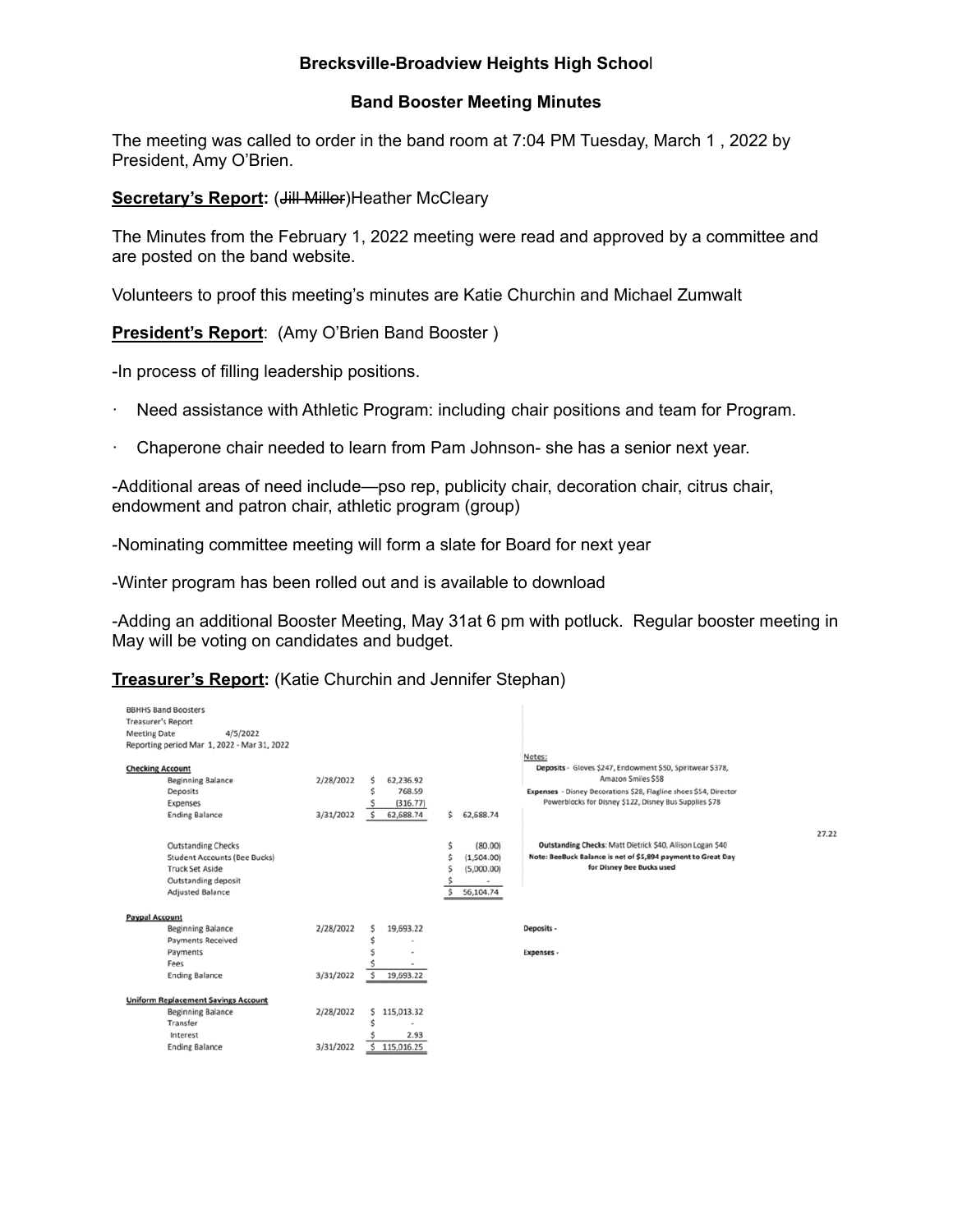## **Band Director's Report:** (Mr. Ciulla and Mr.Pasternak)

-Mid winter concert went well. Thank you to Mr Zumwalt for filming it!

-Disney meeting went well.

-Wind Ensemble going to large group at Olmsted Falls high school 815 pm on Friday March 4. Spectators welcome.

-Wind, jazz and  $5<sup>th</sup>$  grade band concert. 7 pm on March 8 in middle school auditorium

-March 9, 16, 23….Disney rehearsals

-Medical forms due and uniforms due for packing on March 9- sign up genius out on Disney remind for parent help that night

-March 24, 2022—3 step program for drop off night--- lots of parent volunteers needed

luggage drop off- possibly in back driveway- welcome table will greet students arriving staggered by bus. First stop: Covid test done? Next stop: Suitcase looked through and inspected, luggage tag, staged at table specified for students bus, etc.

-School is providing all the covid tests…might need Chromebooks to get the proctoring done. ---Instrument cases need checked, mouthpiece, reeds, names on cases before students leave for the night

-Possibly hand out the covid tests at rehearsal for them to take home and do earlier during the day before they arrive at luggage drop. Covid test needs done within 48 hours before departure.

-Drug dog to walk through the luggage before it gets loaded on buses.

-Vinnie will send info for sign up geniuses—Amy with Heather's assistance will create the sign up genius. This will be sent out on the Disney remind

-Melanie Hauer will create facebook page for Disney

Suitcases—no specifications backpack can be used for carry on. All bags will be searched prior to loading on bus.

**Program Committee Reports:** (Laura Mroczka)

Box Office: (Melissa Garten)

Chaperones: (Pam Johnson)

Hospitality/Game Snacks: (Packard and Zumwalt families)

Equipment Games / Events: (Randy Goldthorpe, Michael Zumwalt)

PSO: (Michelle Banks)

Nothing- did not meet because of the snow day.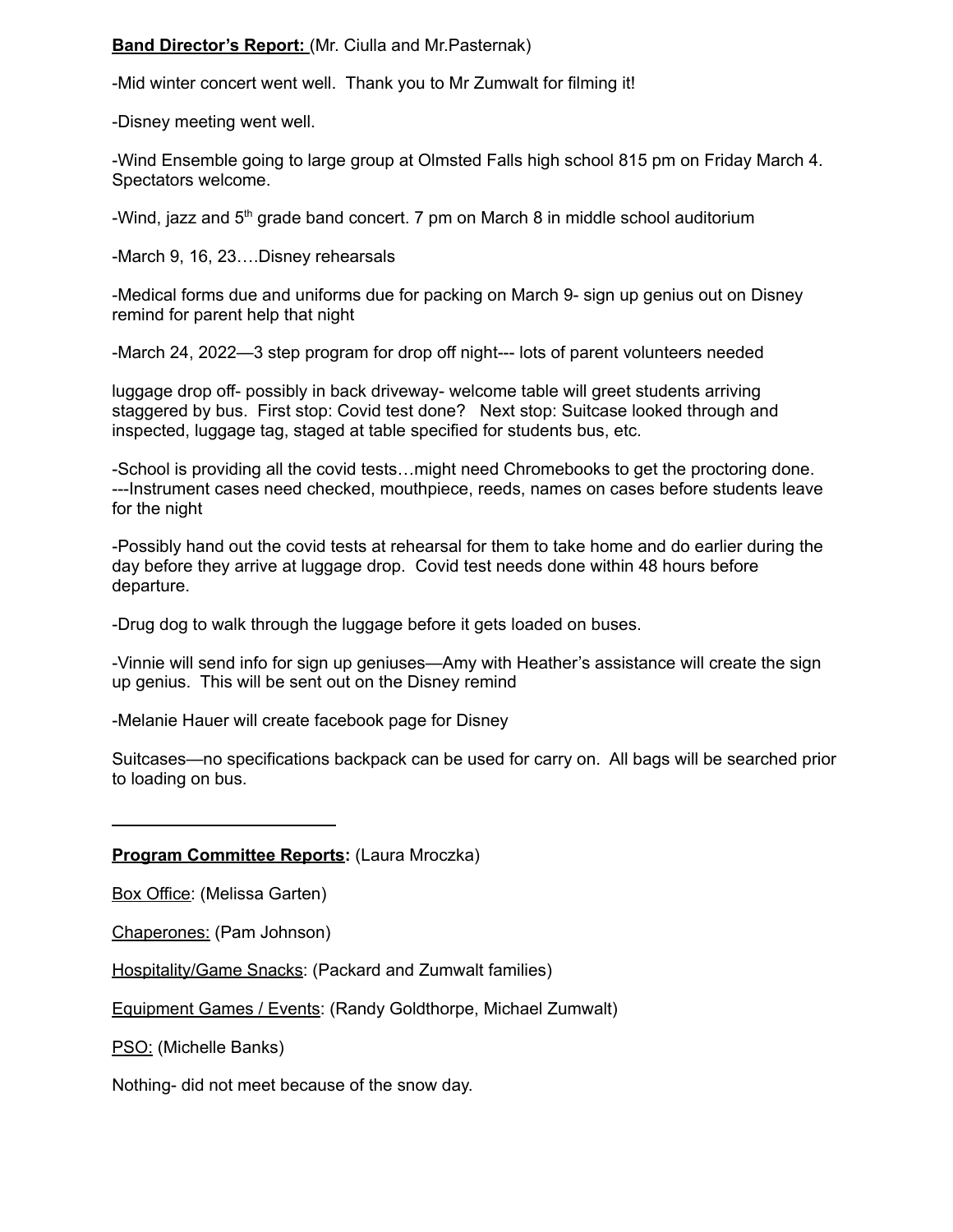Publicity: (Ingrid Sprague)

Senior Night: (Stacy Fening)

Swarm Board and Decorations: (April Thornton)

Ingrid---April will give us decorations., Ingrid needs help to hang everything this weekend. April made some of the decorations. Create sign up genius for help.

Uniforms: (Lori Reagan)

-Hats packed on March 7- just uniform committee

-March 9 uniform drop off night. Lots of word on uniforms needing fixed. Will arrive at 4 pm to get set up. Need 10 tables,. Vinnie will request. Sign up genius published on the Disney remind. Additional tables needed for Disney spirit wear. Everyone that did not pick up their spirit wear at tonights meeting can get on March 9.

Summer Uniforms: (Laura Mroczka)

Yard Signs: (Melinda Torres)

Beebucks: (Katie Churchin)

Band Alumni: (Rob Still)

Great response from band alumni. Lot of interest growing. Possibly this fall for some activities.

Covid chair: (------)

Flagline: (Nikki Whitehead)

Finalized when tryouts are. Clinics last week of April (mon, tue, wed) starting at 330pm.

Tryouts last Friday in April. Open to freshmen this year. Get the word out to middle schoolers. No prerequisites required. Nikki wants to create a QR code for information, Julie Z will help. Will send to middle school PSO to get word out. Get info to Jennifer Lloyd. Wants a big squad this year.

Trunk or Treat: (Denise Paulsen)

**Ways and Means Committee Reports:** (Heather McCleary)

Athletic Programs: (---------------)

Winter program is out and ready to be downloaded

Athletic Program Sales: (---------------)

Athletic Program Layout: (Diane Thompson)

Citrus Sales: (Heather McCleary)

Disney Raffle: (Melissa Garten)

Endowment/Patrons: (Kim Shaheen)